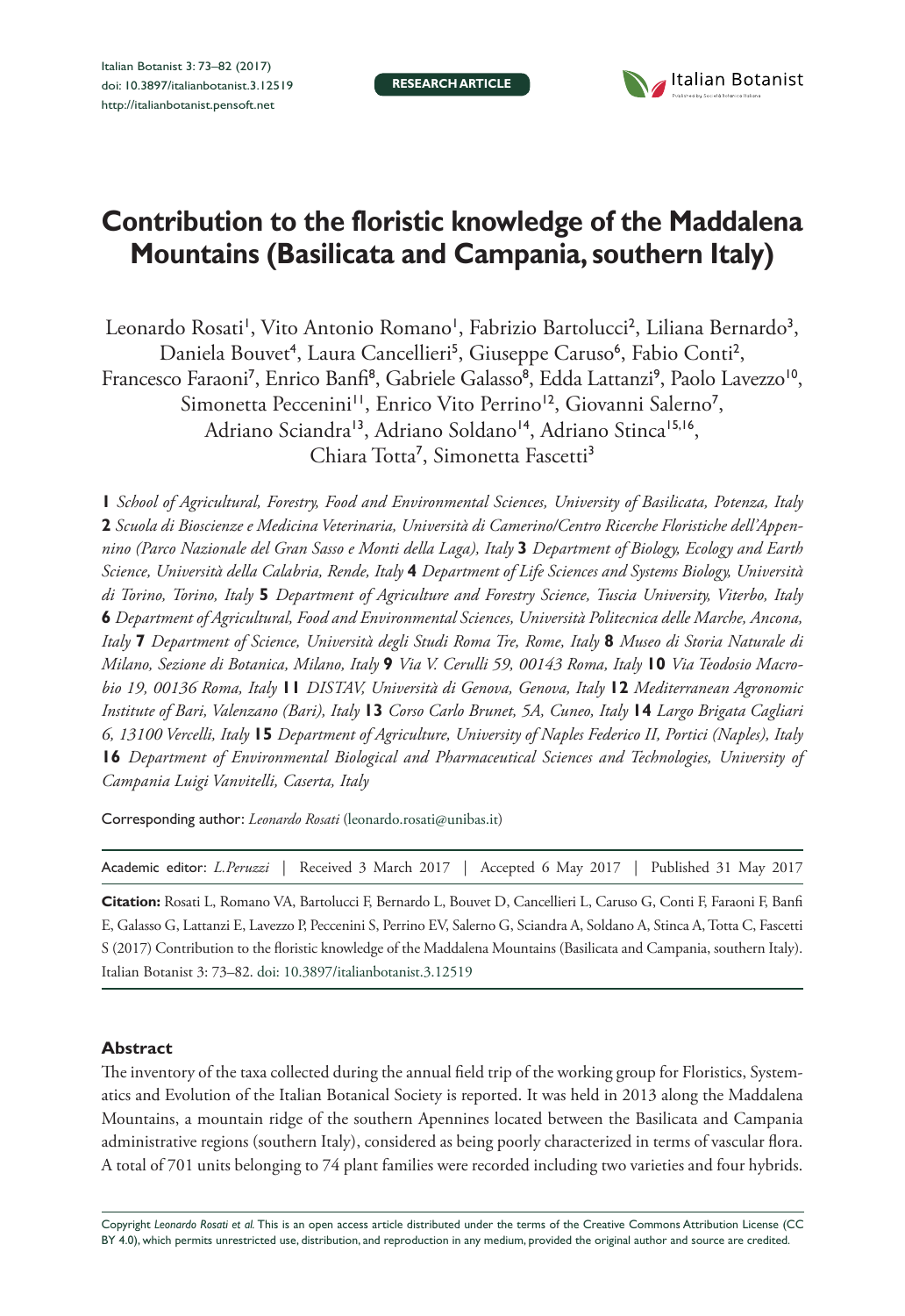Thirty-five taxa resulted endemic to Italy and only 11 alien species were detected, while 36 taxa are new or confirmed for the regional floras of Basilicata and/or Campania. In particular, 12 taxa are new for Basilicata, while four are confirmed. Regarding Campania, 14 taxa resulted new for the regional flora and five were confirmed.

#### **Keywords**

New floristic records, regional flora, southern Apennines, vascular flora

## **Introduction**

In recent years, the working group for Floristics, Systematics and Evolution of the Italian Botanical Society has been very active in increasing the knowledge about the vascular flora of poorly known areas. Specifically, several contributions have been published regarding southern Italy (e.g. Bernardo et al. 2012, Wagensommer et al. 2014, Domina et al. 2015), as the result of the annual field trip organized by the group. Two of these contributions were focused on Basilicata (Conti et al. 2006, 2007b) and one on Campania region (Santangelo et al. 2010).

The selection of the areas to be investigated has been mostly addressed to fill the gaps pointed out by Scoppola and Blasi (2005) or by others regional or national projects, as the mapping of Important Plant Areas (Blasi et al. 2011).

In this paper, we present the results of the field trip held in 2013 in the southern Apennines and organized by the botanists of the University of Basilicata (L. Rosati, S. Fascetti and V.A. Romano), aimed at increasing our floristic knowledge of the western border between the Italian administrative regions of Basilicata and Campania.

#### **Study area**

The investigated area includes the central part of the Maddalena Mountains and some neighbouring biotopes of particular interest for vascular plants (Suppl. material 1: 1).

The Maddalena Mountains are a carbonatic ridge, aligned from NNW to SSE and extending for 40 km. They are located between the intramountain basins of the Val d'Agri (Basilicata) to the east and the Vallo di Diano (Campania) to the west. The altitude ranges from 300 m a.s.l. at the bottom of Melandro Valley, to 1503 m a.s.l. at the top of Serra Longa.

This sector of the southern Apennines is characterized by a remarkable geological complexity, mainly due to the effects of a translational tectonic that placed the formations of the Mesozoic carbonatic platform on the silico-clastic Lagonegrese Units. The Holocenic detritus represents the connection with the recent alluvial deposits of the main valleys due to tectonic morpho-structures shaped like a "graben" (Grimaldi and Summa 2005).

The morpho-structure of the Maddalena Mountains is less affected by karst phenomena than other massifs of southern Italy; however, karstification is well developed in those areas where Cretaceous limestones prevail on Triassic dolomites (Celico 1979). Several tec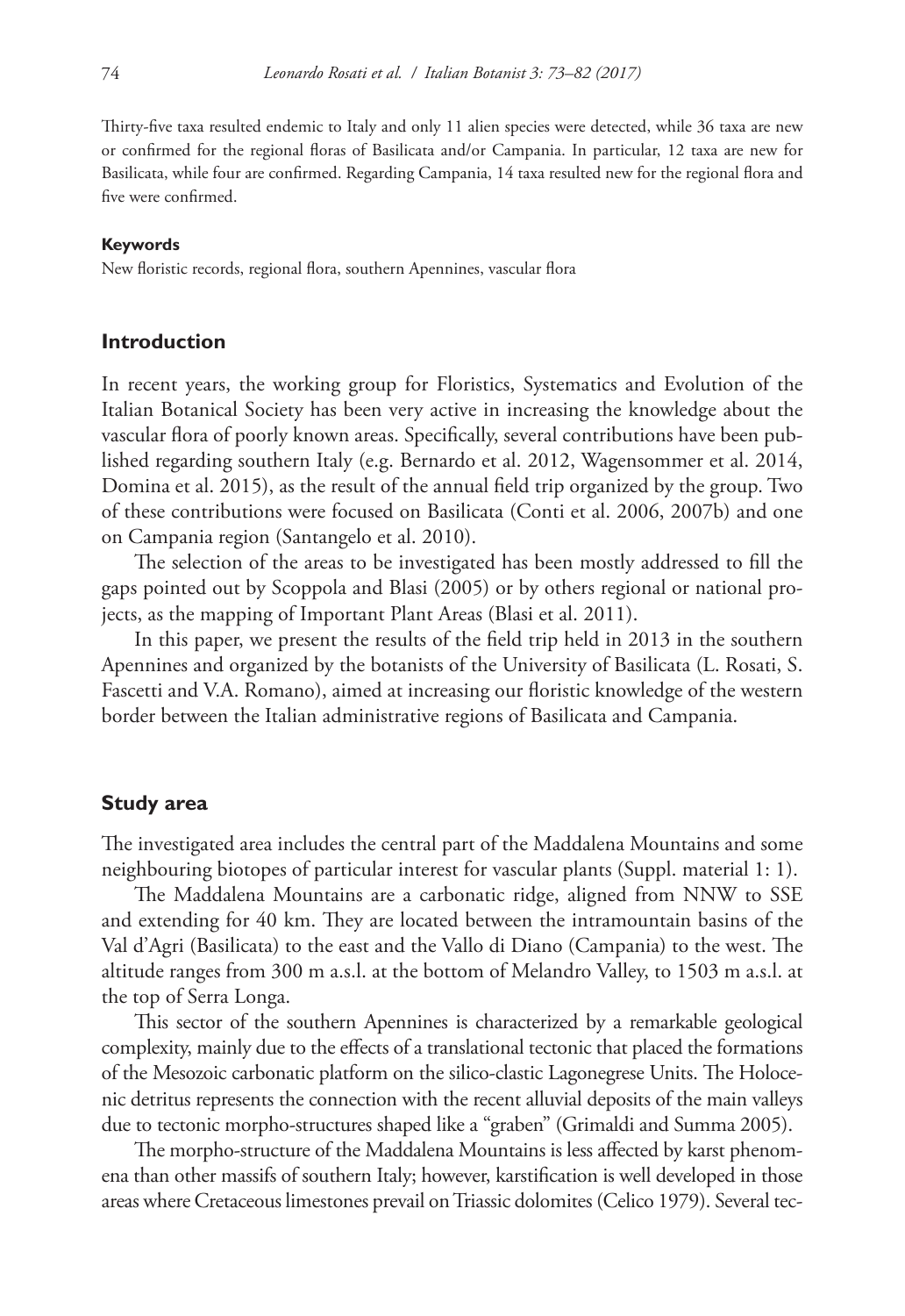tonic-karst basins (Mandrano, Mandranello, Magorno etc.) that are periodically flooded during the winter-spring season and are dotted with numerous sinkholes can be observed; they correspond to graben or contacts between lithotypes with different permeabilities.

Rainfall in the area is concentrated in the autumn-winter period, with a maximum in November-December and a minimum in summer (July-August); a summer drought of two to three months also occurs (Suppl. material 1: 2). Annual average temperature ranges from 12.5 to 14.7 °C, with the hottest months in summer (July-August) and the coldest in winter (January-February).

According to the classification proposed by Rivas-Martinez et al. (2011), a dominant Mediterranean pluviseasonal oceanic-semicontinental macrobioclimate can be recognized in the hilly and submontane belt (ranging from the lower humid mesomediterranean to humid supramediterranean phytoclimatic belt). However, local factors (increasing altitude, northern slopes) influence the shift towards the oceanic humid supratemperate belt.

The Maddalena Mountains are partially included within the Appennino Lucano National Park and within two Natura 2000 sites: "Monti della Maddalena" (code IT8050034) and "Faggeta di Moliterno" (code IT9210110). Nevertheless, this territory has never been the object of specific botanical contributions, except for the biotope "Faggeta di Moliterno" located in the southern part of the ridge (Fascetti et al. 2013). Other information concerning the vascular flora of this sector is available for the adjacent areas of the Lucanian Apennines (e.g. Gavioli 1948) or for the Cilento, Vallo di Diano and Alburni National Park (e.g. Moggi 2002, Rosati et al. 2010, 2012 and references therein).

## **Materials and methods**

To maximize vascular flora sampling, 12 sites were selected as representative of the local diversity in terms of climate, litho-morphology, and land use (Suppl. material 1: 3). They were intensively sampled during the period 5–8 June, 2013 by 24 participants (Suppl. material 1: 4). The floristic list followed the same methodology as in previous contributions (e.g. Conti et al. 2006, Peccenini et al. 2010, Peruzzi et al. 2011).

The work was coordinated and the floristic list drawn up by the organizers with the contribution of all participants to the excursion. A revision of the samples collected during the field work was carried out at the University of Roma Tre (27–28 February, 2014), followed by specific studies and comparisons of unidentified taxa. Some critical samples were sent to specialists for determination: *Viola* (A. Scoppola, Viterbo), *Orobanche* (G. Domina, Palermo), ferns (D. Marchetti, Massa).

Nomenclature and taxa delimitation followed the updated version of the Checklist of Italian Flora (Bartolucci et al. 2016, Galasso et al. 2016), which is currently in the final stage of drafting, except for varieties (not considered in the Italian Checklist) and some hybrids (for further details see the notes in Suppl. material 1: 6). For the Orchidaceae, we followed Hertel and Presser (2015) and GIROS (2016), whereas for the genus *Rosa* we referred to Klastersky (1968).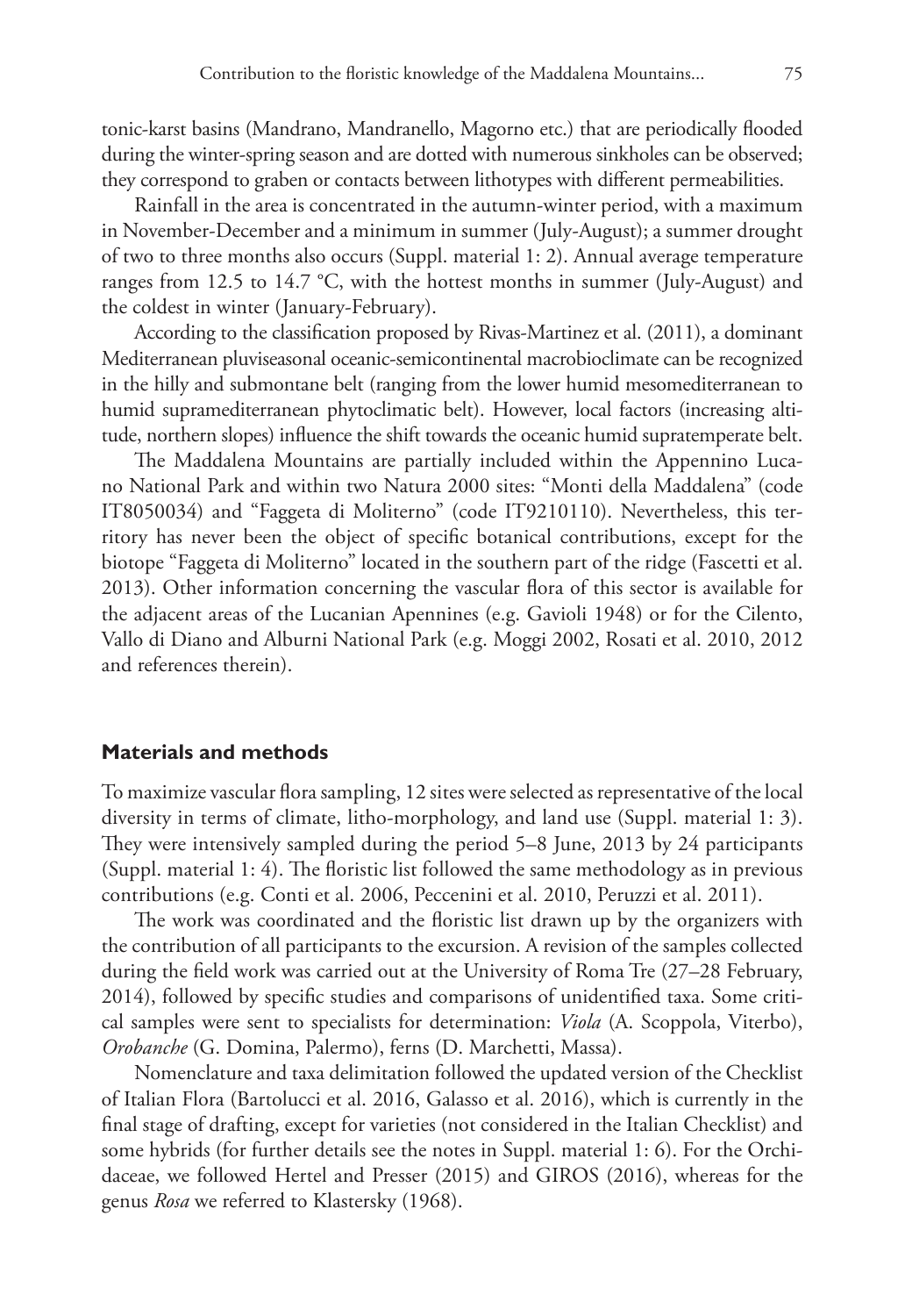For each unit at least one herbarium specimen was prepared and preserved in public or private herbaria listed in Suppl. material 1: 5.

The floristic list (Suppl. material 1: 6) was sorted in a linear sequence of families according to PPG I (2016), Christenhusz et al. (2011) and APG IV (2016) and taxa were ordered alphabetically. Synonyms are indicated in square brackets only in the case of changes that have occurred from the last version of the Italian Checklist of vascular flora (Conti et al. 2005, 2007a).

For each unit, we reported locations of collection, using the abbreviations given in Suppl. material 1: 3, and the prevailing environments of growth. The herbaria where samples are stored (acronyms for official herbaria according to Thiers 2016) are reported in brackets. The floristic novelties for the regional flora are marked with asterisks in Supplementary data ( $*$  = confirmed taxon,  $**$  = taxon new for the regional flora, BAS = Basilicata; CAM = Campania). The letters "E" and "A" preceding the scientific names of the taxa indicate endemic and alien taxa, respectively.

#### **Results**

In total, more than 2600 samples of vascular plants were collected, belonging to 701 taxa and 74 families (see the complete floristic list in the Suppl. material 1: 1), including two varieties (*Ophrys apifera* Huds var. *bicolor* (Nägeli) E.Nelson and *Salvia officinalis* L. var. *angustifolia* Ten.) and four hybrids (*Acer* ×*coriaceum* Bosc ex Tausch., *Anacamptis morio* (L.) R.M.Bateman, Pridgeon & M.W.Chase × *A. laxiflora* (Lam.) R.M.Bateman, Pridgeon & M.W.Chase, *Crataegus ×media* Bechst*.* nothovar. *sicula* (K.Koch) K.I.Chr*.,* and *Thymus longicaulis* C.Presl *× Thymus striatus* Vahl).

Thirty-five *taxa* are considered endemic to Italy (Peruzzi et al. 2014) and, amongst these, the following are restricted to southern Italy:

- *Achillea rupestris* Huter, Porta & Rigo subsp. *calcarea* (Huter, Porta & Rigo) Greuter
- *Alyssum diffusum* Ten. subsp. *calabricum* Španiel, Marhold, N.G.Passal. & Lihová
- *Epipactis collaris* S.Hertel
- *Epipactis lucana* H.Presser, S.Hertel & V.A.Romano
- *Knautia lucana* Lacaita & Szabó
- *Koeleria lucana* Brullo, Giusso & Miniss.
- *Koeleria splendens* C.Presl
- *Lathyrus jordanii* (Ten.) Ces., Pass. & Gibelli
- *Scorzonera villosa* Scop. subsp. *columnae* (Guss.) Nyman
- *Viola aethnensis* (DC.) Strobl subsp. *splendida* (W.Becker) Merxm. & Lippert

Only 11 taxa were alien (*Agrostemma githago* L., *Centaurea cyanus*, L., *Erigeron sumatrensis* Retz., *Gladiolus italicus* Mill., *Isatis tinctoria* L. subsp. *tinctoria*, *Malus pumila* Mill., *Papaver dubium* L. subsp. *dubium*, *Petroselinum crispum* (Mill.) Fuss, *Prunus dulcis* (Mill.) D.A.Webb, *Senecio inaequidens* DC., *Veronica persica* Poir.).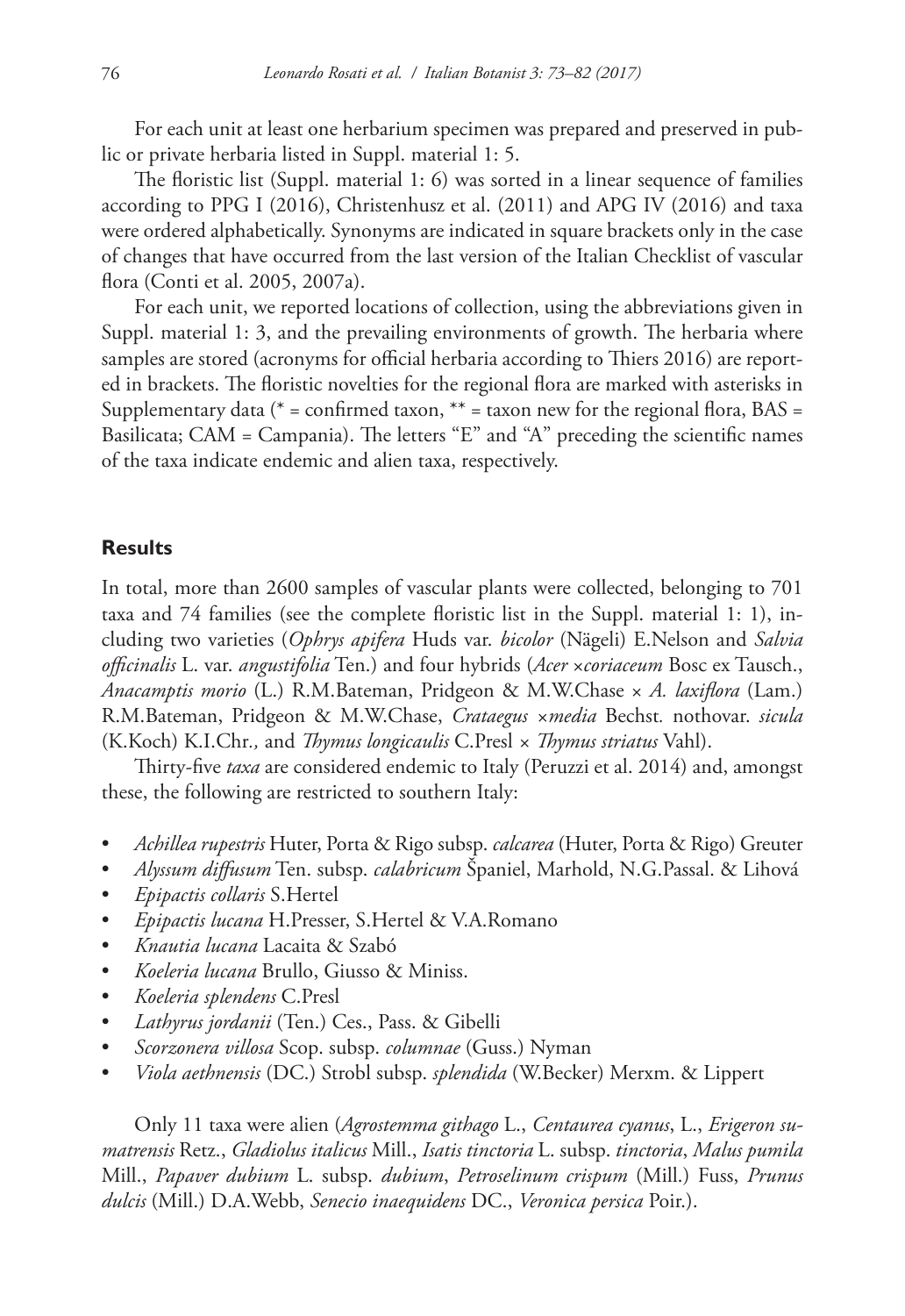Thirty-six taxa have to be considered as floristic novelties because either new or confirmed for the regional flora of Basilicata and/or Campania.

In particular, 12 resulted new for the flora of Basilicata:

- *Asparagus tenuifolius* Lam.
- *• Blackstonia acuminata* (W.D.J.Koch & Ziz) Domin subsp. *aestiva* (K.Malý) Zeltner
- *• Carex humilis* Leyss.
- *• Colchicum lusitanum* Brot.
- *• Iberis umbellata* L.
- *• Jasione montana* L.
- *• Koeleria splendens* C.Presl
- *• Lupinus albus* L. subsp. *graecus* (Boiss. & Spruner) Franco & P.Silva
- *• Rosa inodora* Fr.
- *• Rosa mollis* Sm.
- *• Valerianella microcarpa* Loisel.
- *• Viola eugeniae* Parl. subsp. *eugeniae*

As regards the following units, the subspecific rank for Basilicata was specified:

- *• Rhinanthus alectorolophus* (Scop.) Pollich subsp. *alectorolophus*
- *• Silene italica* (L.) Pers. subsp. *sicula* (Ucria) Jeanm.

Four taxa were confirmed for Basilicata:

- *• Cardamine amporitana* Sennen & Pau
- *• Thalictrum simplex* L. subsp*. simplex*
- *• Thymus moesiacus* Velen.
- *• Scabiosa columbaria* L. subsp*. portae* (Huter) Hayek

Fourteen taxa resulted new for the regional flora of Campania:

- *• Bromus hordeaceus* L. subsp. *pseudothominei* (P.M.Sm.) H.Scholz
- *• Carex tomentosa* L.
- *• Hordeum geniculatum* All.
- *• Juncus tenageia* L.f. subsp. *tenageia*
- *• Knautia lucana* Lacaita & Szabó
- *• Koeleria lucana* Brullo, Giusso & Miniss.
- *• Pilosella piloselloides* (Vill.) Soják subsp. *praealta* (Gochnat) S.Bräut. & Greuter
- *• Ranunculus peltatus* Schrank subsp. *peltatus*
- *• Rosa mollis* Sm.
- *• Rubus incanescens* L.
- *• Sanguisorba officinalis* L.
- *• Scabiosa columbaria* L. subsp. *portae* (Huter) Hayek
- *• Silene italica* (L.) Pers. subsp. *sicula* (Ucria) Jeanm.
- *• Trifolium phleoides* Willd.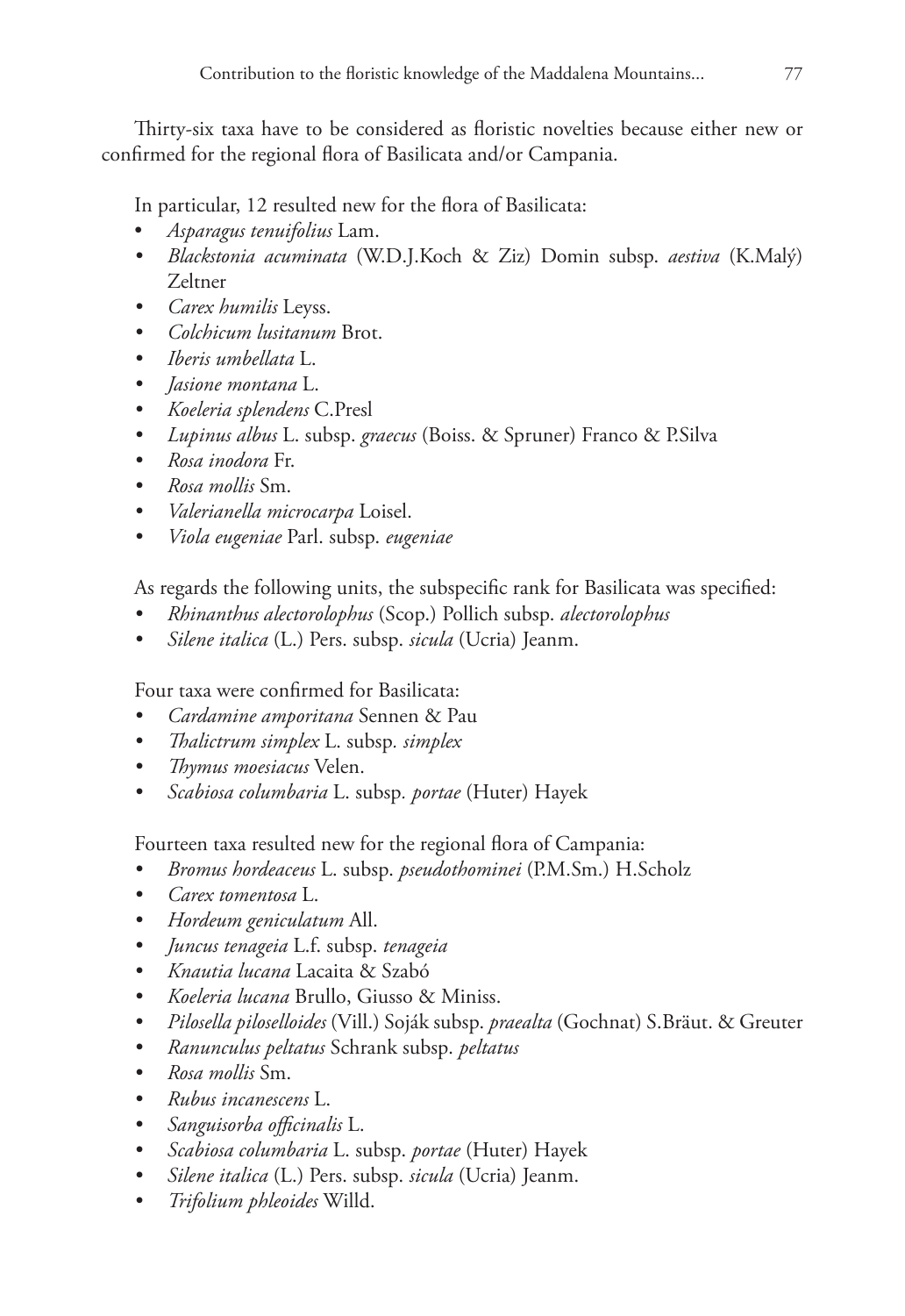Finally, five taxa were confirmed for Campania:

- *Alisma lanceolatum* With.
- *Alopecurus aequalis* Sobol.
- *Myosotis nemorosa* Besser
- *Sabulina glaucina* (Dvořáková) Dillenb. & Kadereit
- *Vicia serratifolia* Jacq.

## **Conclusions**

The high number of taxa surveyed in a few days and in a limited number of sampling localities undoubtedly indicates the high level of biodiversity of the Maddalena Mountains, an area that until now did not attract explorations by botanists.

The number of new or confirmed units at the regional level underlines the fact that floristic knowledge of Basilicata and Campania cannot yet be considered satisfactory, despite numerous publications produced in recent years (e.g. Azzella et al. 2014, Bernardo and Caldararo 2014, Rosati et al. 2012, 2015, Bonari et al. 2016, Roma-Marzio et al. 2016, Stinca et al. 2016, 2017). It should be emphasized that several collected units are linked to wetlands that risk to disappear or to become altered both globally and locally. Finally, the limited number of surveyed exotic species can be considered as an indicator of the favourable conservation status of the investigated territories that are characterized mostly by natural/semi-natural habitats or by traditional arable land of mountainous areas.

## **Acknowledgements**

We are grateful to Anna Scoppola, Dino Marchetti, Gianniantonio Domina for the determination of some critical samples. Giovanna Potenza and Emmanuele Farris kindly collaborate to organize the field trip. A special thanks to Michele Cicerchia and his family for the warm hospitality at the Hotel Eden in Brienza. The visit to the hill of Caracciolo's Castle was a courtesy of the Municipality of Brienza. We should also like to thank Fernando Lucchese and Alfred Mayer for having hosted and supported the working days for review of the critical samples at the University of Roma Tre. Michela Marignani has kindly revised the English language. We are grateful to Francesco Roma-Marzio and Gianniantonio Domina for the improvements to the first draft of the paper.

### **References**

APG IV (2016) An update of the Angiosperm Phylogeny Group classification for the orders and families of flowering plants: APG IV. Botanical Journal of the Linnean Society 181: 1–20.<https://doi.org/10.1111/boj.12385>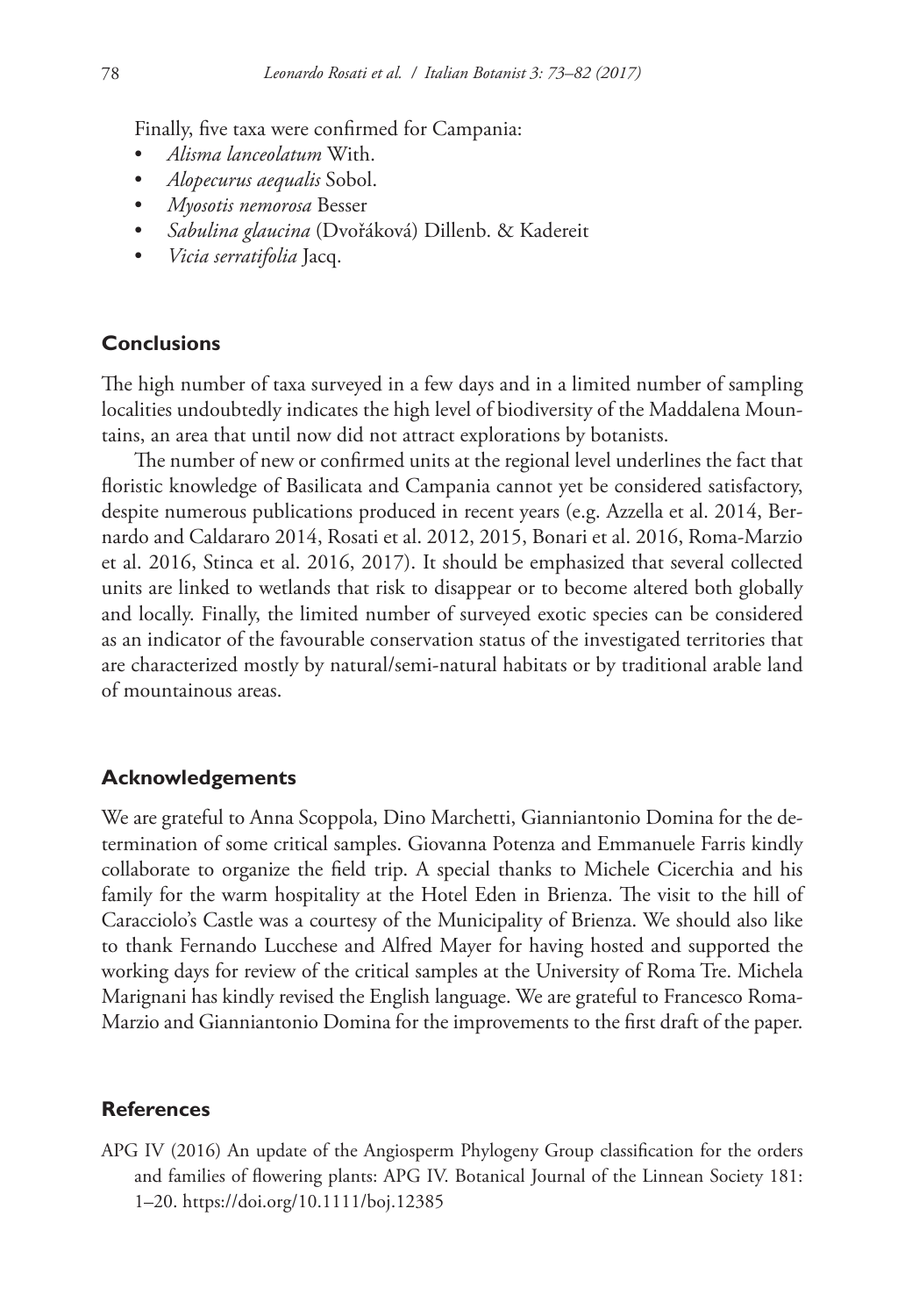- Azzella MM, Rosati L, Iberite M, Bolpagni R, Blasi C (2014) Changes in aquatic plants in the Italian volcanic-lake system detected using current data and historical records. Aquatic Botany 112: 41–47. <https://doi.org/10.1016/j.aquabot.2013.07.005>
- Bartolucci F, Peruzzi L (2014) *Thymus paronychioides* (Lamiaceae), a neglected species from Sicily belonging to *Thymus* sect. *Hyphodromi*. Folia Geobotanica 49: 83–106. [https://doi.](https://doi.org/10.1007/s12224-013-9156-2) [org/10.1007/s12224-013-9156-2](https://doi.org/10.1007/s12224-013-9156-2)
- Bartolucci F, Walter J (2015) Typification of names in the genus *Thymus* (Lamiaceae). Phytotaxa 221(2): 137–147. <https://doi.org/10.11646/phytotaxa.221.2.3>
- Bartolucci F, Peruzzi L, Passalacqua N (2013) Taxonomic notes and typification of names within the genus *Thymus* L. (Lamiaceae). Taxon 62(6): 1308–1314.<https://doi.org/10.12705/626.1>
- Bartolucci F, Peruzzi L, Galasso G, Conti F (Eds) 2016) Checklist aggiornata della flora vascolare autoctona d'Italia. Notiziario della Società Botanica Italiana 0: 29–30.
- Bernardo L, Caldararo F (2014) Nuove acquisizioni per la flora della Basilicata. Informatore Botanico Italiano 46(1): 53–57.
- Bernardo L, Bartolucci F, Cancellieri L, Costalonga S, Galasso G, Galesi R, Gargano D, Iberite M, Iocchi M, Lattanzi E, Lavezzo P, Magrini S, Peccenini S, Sciandrello S, Scoppola A, Signorino G, Tilia A, Spampinato G (2012) Contributo alla conoscenza floristica della Calabria: resoconto dell'escursione del Gruppo di Floristica (S.B.I.) nel 2008 nella Presila catanzarese. Informatore Botanico Italiano 44(1): 125–151.
- Blasi C, Marignani M, Copiz R, Fipaldini M, Bonacquisti S, Del Vico E, Rosati L, Zavattero L (2011) Important Plant Areas in Italy: From data to mapping. Biological Conservation 144: 220–226.<https://doi.org/10.1016/j.biocon.2010.08.019>
- Bonari G, Cambria S, Rosati L, Domina G (2016) Contributo alla conoscenza della distribuzione di *Monotropa hypophegea* Wallr. (Ericaceae) in Italia. Atti della Società Toscana di Scienze Naturali, Memorie Serie B 122(2015): 11–16.
- Castroviejo S (Ed.) 2015. Flora iberica 9. Real Jardín Botánico, CSIC, Madrid.
- Celico P (1979) Considerazioni sull'idrogeologia di alcune zone dell'Italia centro-meridionale alla luce dei risultati di recenti indagini geognostiche. Memorie e Note Istituto Geologia Applicata 15: 1–43.
- Christensen KI (1992) Revision of *Crataegus* Sect. *Crataegus* and Nothosect. *Crataeguineae* (Rosaceae-Maloideae) in the Old World. Systematic Botany Monographs 35: 1–199. <https://doi.org/10.2307/25027810>
- Christenhusz MJM, Reveal JL, Farjon A, Gardner MF, Mill RR, Chase MW (2011) A new classification and linear sequence of extant gymnosperms. Phytotaxa 19: 55–70. [https://](https://doi.org/10.11646/phytotaxa.19.1.3) [doi.org/10.11646/phytotaxa.19.1.3](https://doi.org/10.11646/phytotaxa.19.1.3)
- Conti F, Abbate G, Alessandrini A, Blasi C [Eds] (2005) An annotated checklist of the Italian vascular flora. Palombi Editori, Roma, 420 pp.
- Conti F, Angiolini C, Bernardo L, Costalonga S, Di Pietro R, Fascetti S, Giardina G, Giovi E, Gubellini L, Lattanzi E, Lavezzo P, Peccenini S, Salerno G, Scoppola A, Tinti D, Turrisi R (2006) Contributo alla conoscenza floristica della Basilicata: resoconto dell'escursione del gruppo di floristica (S.B.I.) nel 2003. Informatore Botanico Italiano 38(2): 383–409.
- Conti F, Alessandrini A, Bacchetta G, Banfi E, Barberis G, Bartolucci F, Bernardo L, Bonacquisti S, Bouvet D, Bovio M, Brusa G, Del Guacchio E, Foggi B, Frattini S, Galasso G, Gallo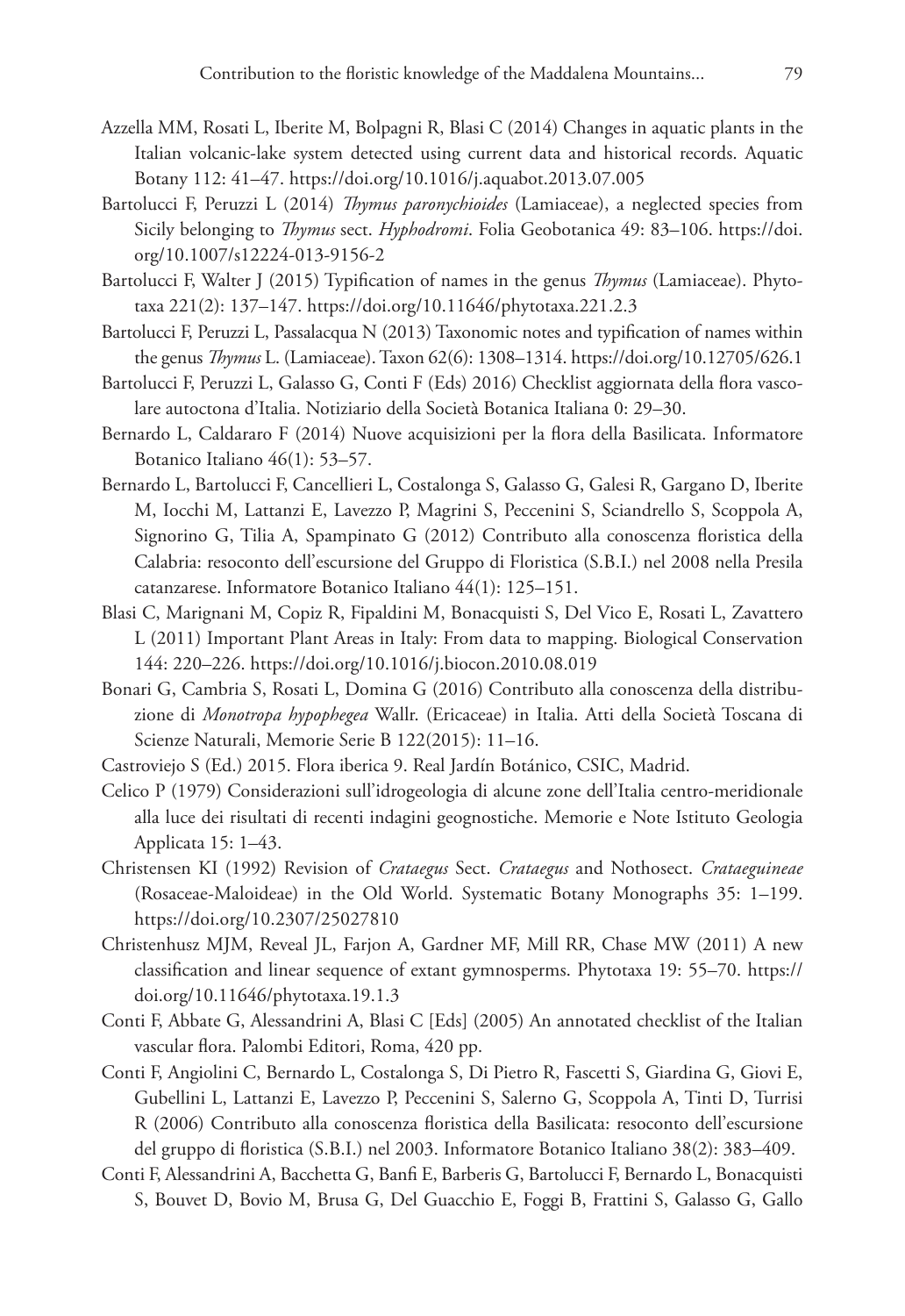L, Gangale C, Gottschlich G, Grünanger P, Gubellini L, Iriti G, Lucarini D, Marchetti D, Moraldo B, Peruzzi L, Poldini L, Prosser F, Raffaelli M, Santangelo A, Scassellati E, Scortegagna S, Selvi F, Soldano A, Tinti D, Ubaldi D, Uzunov D, Vidali M (2007a) Integrazioni alla checklist della flora vascolare italiana. Natura Vicentina 10: 5–74.

- Conti F, Bartolucci F, Tinti D, Bernardo L, Costalonga S, Lattanzi E, Lavezzo P, Salerno G, Fascetti S, Iocchi M, Mele C, Tardella FM (2007b) Secondo contributo alla conoscenza floristica della Basilicata: resoconto dell'escursione del Gruppo di Floristica (S.B.I.) nel 2004. Informatore Botanico Italiano 31(1): 11–33.
- Domina G, Marino P, Castellano G, Amato F, Cambria S, Cancellieri L, Crisafulli A, Cristaudo A, Faraoni F, Galesi R, Guarino R, Lattanzi E, Lavezzo P, Longo D, Maiorca G, Peccenini S, Perrino E, Salerno G, Scolastri A, Soldano A, Stinca A, Wagensommer R, Xibilia L, Raimondo F (2015) Contributo alla conoscenza floristica dei monti Sicani (Sicilia): resoconto dell'escursione del Gruppo di Floristica (S.B.I.) nel 2012. Informatore Botanico Italiano 47(2): 155–177.
- Fascetti S, Pirone G, Rosati L (2013) The vegetation of the Maddalena Mountains (Southern Italy) Plant Sociology 50(2): 5–37.
- Galasso G, Bartolucci F, Peruzzi L, Ardenghi NMG, Banfi E, Celesti-Grapow L, Conti F (Eds) (2016) Checklist aggiornata della flora vascolare alloctona d'Italia. Notiziario della Società Botanica Italiana 0: 49–50.
- Gavioli O (1948) Synopsis Florae Lucanae. Nuovo Giornale Botanico Italiano, nuova serie 54: 134–135.
- GIROS (2016) Orchidee d'Italia. Il Castello. Milano.
- Grimaldi S, Summa G (2005) Caratteri idrogeologici ed idrogeochimici del settore meridionale dei Monti della Maddalena (Appennino Meridionale). Giornale Geologia Applicata 2: 348–356.
- Hertel S, Presser H (2015) Zur Kenntnis einiger *Epipactis*-Arten in Italien. Berichte aus den Arbeitskreisen Heimische Orchideen. 32(2): 79–109.
- Klastersky I (1968) *Rosa* L. In: Tutin TG, Burges NA, Chater AO, Edmondson JR, Heywood VH, Moore DM, Valentine DH, Walters SM, Webb DA (Eds) Flora Europaea. 2. Cambridge University Press.
- Moggi G (2002) Catalogo della Flora del Cilento (Salerno). Repertorio delle piante vascolari finora segnalate e problemi sistematici connessi. Informatore Botanico Italiano 33(Suppl. 3): 1–116.
- Peccenini S, Polatschek A (2016) The genus *Erysimum* (Brassicaceae) in Italy, part III: Key to the species and description of the new species *E. apenninum*, *E. etruscum*, *E. pignattii*. Annalen des Naturhistorischen Museums in Wien. Serie B, Botanik und Zoologie 118: 147–166.
- Peccenini S, Barberis G, Bartolucci F, Cancellieri L, Conti F, Costalonga S, Dente F, Iocchi M, Lattanzi E, Lavezzo P, Lupino F, Magrini S, Salerno G, Tardella FM, Terzo V, Tinti D, Zappa E (2010) Contributo alla conoscenza floristica della Liguria: resoconto dell'escursione del Gruppo di Floristica nel 2006 sulle Alpi Liguri meridionali. Informatore Botanico Italiano 42(1): 3–25.
- Peruzzi L, Barbo M, Bartolucci F, Bovio, M, Carta A, Ciccarelli D, Conti F, Costalonga S, Di Pietro R, Galasso G, Gestri G, Lattanzi E, Lavezzo P, Marsili S, Peccenini S, Pierini B, Tardella FM, Terzo V, Turrisi RE, Bedini G (2011) Contributo alla conoscenza floristica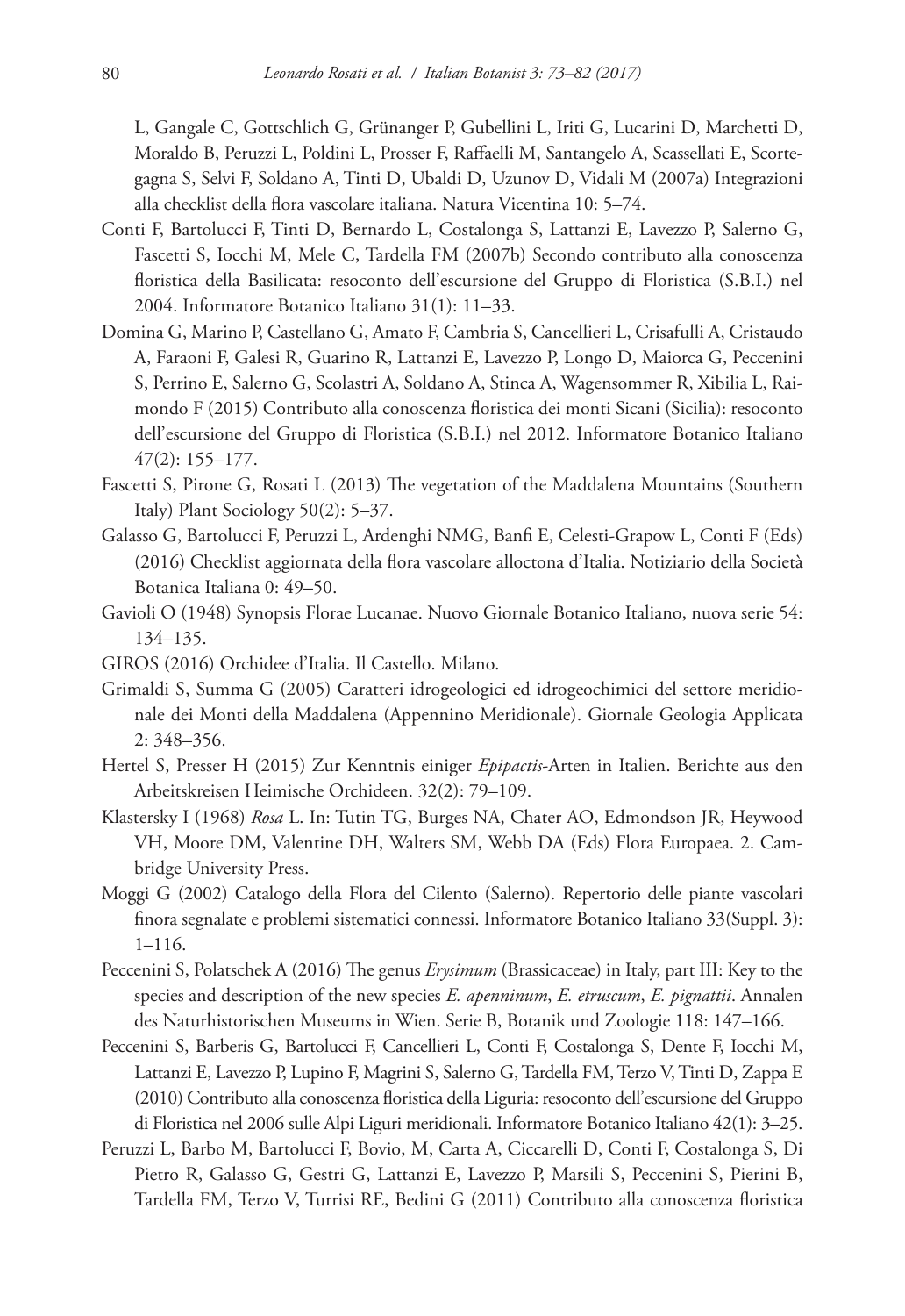delle Colline Pisane: resoconto dell'escursione del Gruppo di Floristica (S.B.I.) nel 2009. Informatore Botanico Italiano 43(1): 3–27.

- Peruzzi L, Conti F, Bartolucci F (2014) An inventory of vascular plants endemic to Italy. Phytotaxa 168(1): 1–75. <https://doi.org/10.11646/phytotaxa.168.1.1>
- Peruzzi L, Domina G, Bartolucci F, Galasso G, Peccenini S, Raimondo FM, Albano A, Alessandrini A, Banfi E, Barberis G, Bernardo L, Bovio M, Brullo S, Brundu G, Brunu A, Camarda I, Carta L, Conti F, Croce A, Iamonico D, Iberite M, Iiriti G, Longo D, Marsili S, Medagli P, Pistarino A, Salmeri C, Santangelo A, Scassellati E, Selvi F, Soldano A, Stinca A, Villani MC, Wagensommer RP, Passalacqua NG (2015) An inventory of the names of vascular plants endemic to Italy, their loci classici and types. Phytotaxa 196: 1–217.<https://doi.org/10.11646/phytotaxa.196.1.1>
- Pignatti S (1982) Flora d'Italia 1-3. Edagricole, Bologna.
- PPG I (2016) A community-derived classification for extant lycophytes and ferns. Journal of Systematics and Evolution 54(6): 563–603. <https://doi.org/10.1111/jse.12229>
- Rivas Martìnez S, Rivas Saenz S, Penas Merino A (2011) Worldwide Bioclimatic classification system. Global Geobotany 1: 1–638.
- Roma-Marzio F, Bernardo L, Liguori P, Peruzzi L (2016) Vascular flora of Monte Sparviere (Southern Italy, Pollino massif). Atti della Società Toscana di Scienze Naturali, Memorie serie B 122 (2015): 73–88.
- Rosati L, Filibeck G, De Lorenzis A, Lattanzi E, Surbera S, Fascetti S, Blasi C (2010) La vegetazione Forestale dei Monti Alburni, Parco Nazionale del Cilento e Vallo di Diano: analisi fitosociologia e significato fitogeografico. Fitosociologia 47(2): 17–55.
- Rosati L, Salerno G, Del Vico E, Lapenna MR, Villani M, Filesi L, Fascetti S, Lattanzi E (2012) Un aggiornamento della flora del Cilento e della Campania. Informatore Botanico Italiano 44(1): 111–119.
- Rosati L, Farris E, Tilia A, Potenza G, Fascetti S (2014) *Gymnospermium scipetarum* (Berberidaceae) specie nuova per la flora italiana. In Peruzzi L, Domina G (2014) Atti della Riunione scientifica del Gruppo di Floristica, Tassonomia ed Evoluzione della Società Botanica Italiana "Floristica, Sistematica ed Evoluzione". Orto Botanico di Roma, La Sapienza, Università di Roma, 21–22 novembre 2014: 7–8.
- Santangelo A, Bernardo L, Bertani G, Bronzo E, Cancellieri L, Costalonga S, Croce A, Del Vico E, Fascetti S, Fortini P, Gangale C, Gubellini L, Iocchi M, Lapenna MR, Lattanzi E, Lavezzo P, Lupino F, Magrini S, Marino R, Paura B, Peccenini S, Peruzzi L, Rosati L, Salerno G, Scoppola A, Strumia S, Tardella FM, Uzunov D (2010) Contributo alla conoscenza floristica del Massiccio del Matese: resoconto dell'escursione del Gruppo di Floristica (S.B.I.) nel 2007. Informatore Botanico Italiano 42(1): 109–143.
- Scoppola A, Blasi C (Eds) (2005) Stato delle conoscenze sulla Flora Vascolare d'Italia. Palombi Editori, Roma.
- Stinca A, Croce A, D'Auria G, Salerno G, Santangelo A, Rosati L, Motti R (2016) Nuovi dati sulla flora vascolare aliena della Campania (Sud Italia). Atti della Società Toscana di Scienze Naturali, Memorie Serie B, 122(2015): 89–110.
- Stinca A, Ravo M, Giacanelli V, Conti F (2017) Integrazioni alla flora vascolare dell'Isola di Capri (Campania, Sud Italia). Atti della Società Toscana di Scienze Naturali, Memorie Serie B, 123(2016): 65–70.